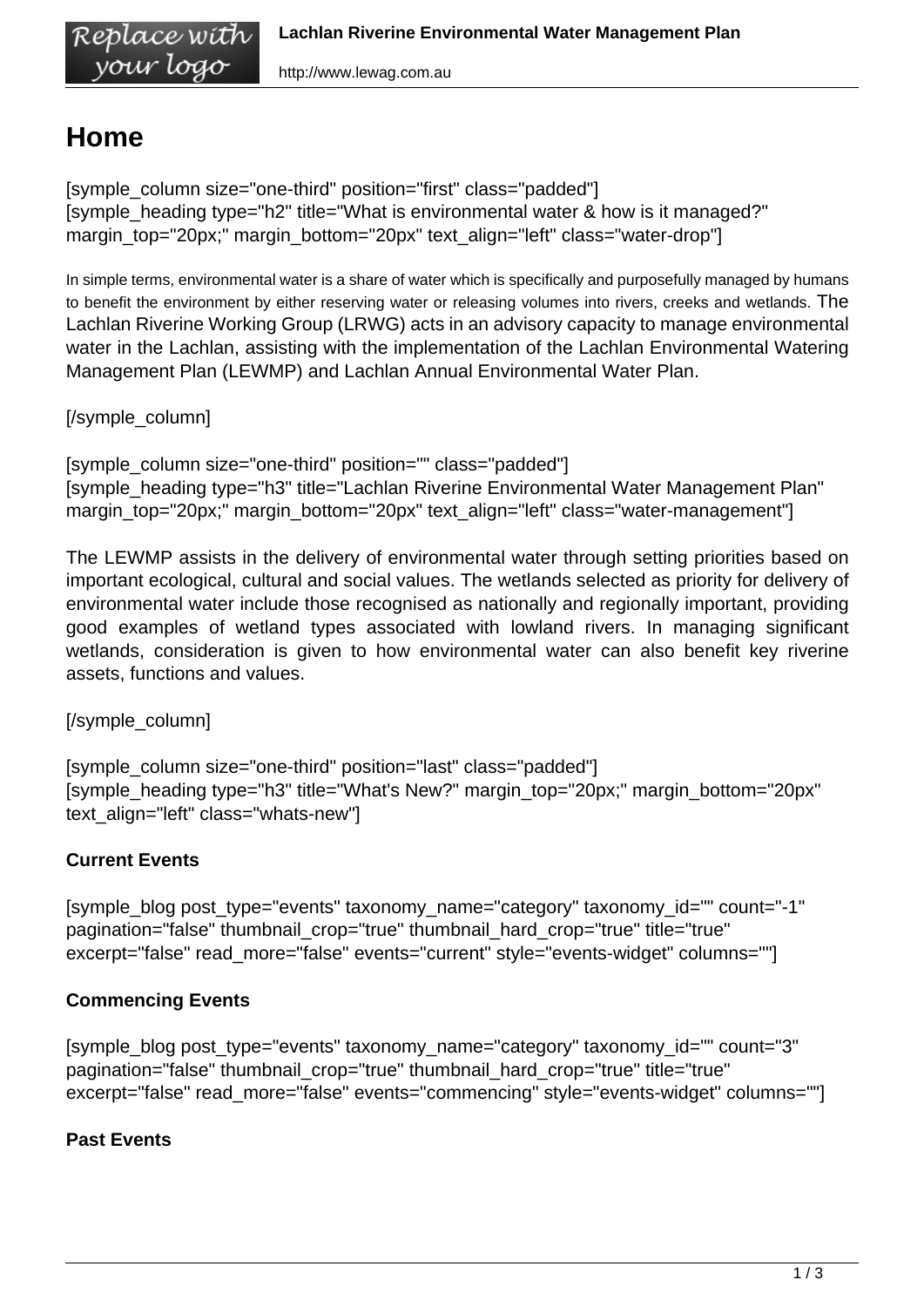[symple\_blog post\_type="events" taxonomy\_name="category" taxonomy\_id="" count="3" pagination="false" thumbnail\_crop="true" thumbnail\_hard\_crop="true" title="true" excerpt="false" read more="false" events="past" style="events-widget" columns=""]

[/symple\_column]

[symple\_clear\_floats]

[symple\_column size="one-half" position="first" class="pix\_carousel"]

```
[symple_heading type="h4" title="Photos & Videos" margin_top="20px;" margin_bottom="20px"
text_align="left" class="lined"]
```
[symple\_tabgroup]

```
[symple_tab title="Latest"]
[symple_carousel post_type="portfolio" taxonomy_name="portfolio_category" taxonomy_id=""
count="" lightbox_only="false" title="false" excerpt="false" excerpt_length="" read_more="false"
img_width="400" img_height="300" margin="20" min_slides="1" max_slides="1" pager="true"
controls="false" mode="horizontal"]
[/symple_tab]
```
[symple\_tab title="Environment"] [symple\_carousel post\_type="portfolio" taxonomy\_name="portfolio\_category" taxonomy\_id="14" count="5" lightbox\_only="false" title="false" excerpt="false" excerpt\_length="" read more="false" img\_width="400" img\_height="300" margin="20" min\_slides="1" max slides="1" pager="true" controls="false" mode="horizontal"] [/symple\_tab]

```
[symple_tab title="People"]
[symple_carousel post_type="portfolio" taxonomy_name="portfolio_category" taxonomy_id="17"
count="5" lightbox_only="false" title="false" excerpt="false" excerpt_length=""
read more="false" img_width="400" img_height="300" margin="20" min_slides="1"
max_slides="1" pager="true" controls="false" mode="horizontal"]
[/symple_tab]
```

```
[symple_tab title="Watering Events"]
[symple_carousel post_type="portfolio" taxonomy_name="portfolio_category" taxonomy_id="15"
count="5" lightbox_only="false" title="false" excerpt="false" excerpt_length=""
read_more="false" img_width="400" img_height="300" margin="20" min_slides="1"
max slides="10" pager="true" controls="false" mode="horizontal"]
[/symple_tab]
```

```
[symple_tab title="Wildlife"]
[symple_carousel post_type="portfolio" taxonomy_name="portfolio_category" taxonomy_id="16"
count="5" lightbox_only="false" title="false" excerpt="false" excerpt_length=""
```